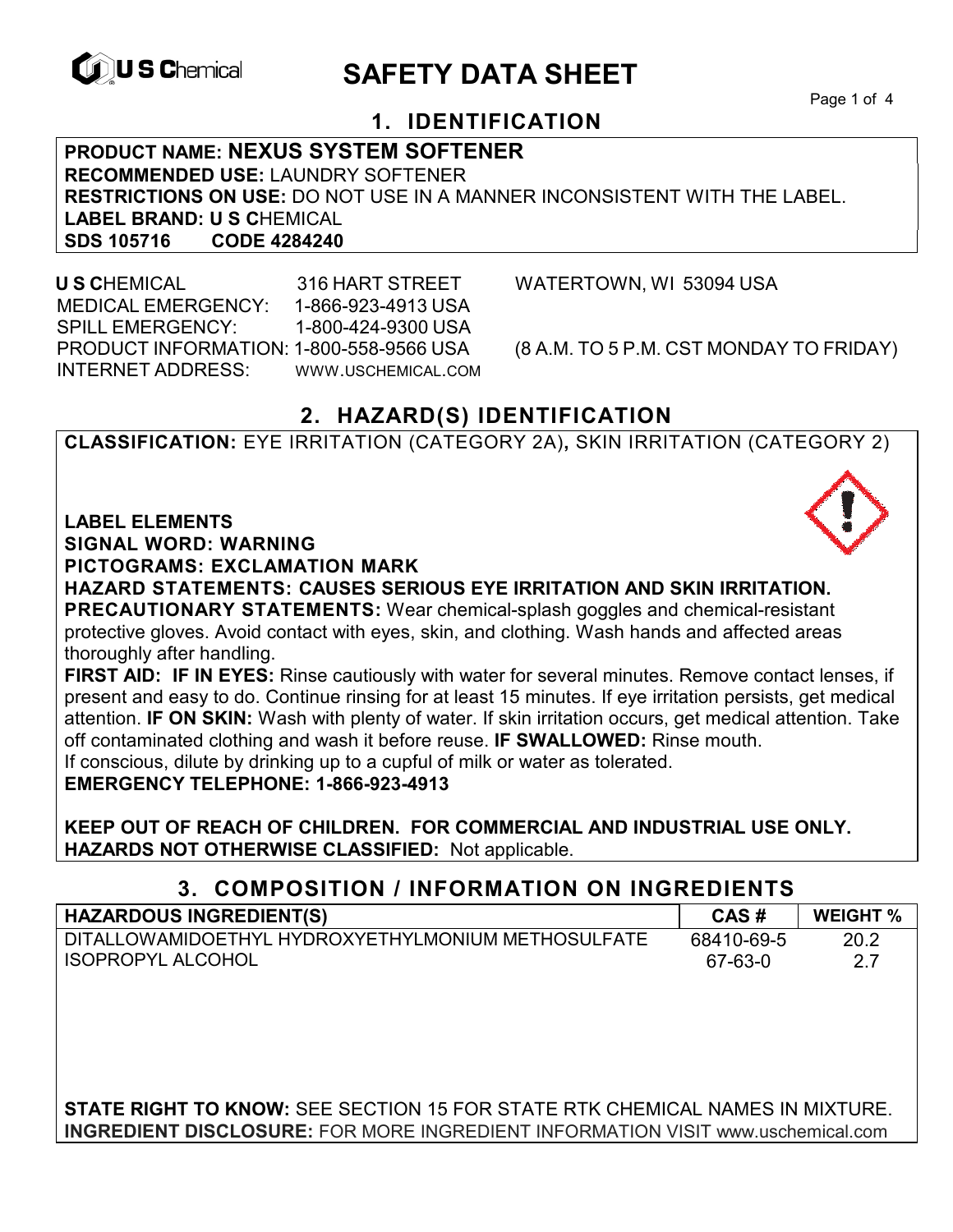#### **4. FIRST-AID MEASURES** Page 2 of 4

**IF IN EYES:** RINSE CAUTIOUSLY WITH WATER FOR SEVERAL MINUTES. REMOVE CONTACT LENSES, IF PRESENT AND EASY TO DO. CONTINUE RINSING FOR AT LEAST 15 MINUTES. IF EYE IRRITATION PERSISTS, GET MEDICAL ATTENTION.

**IF ON SKIN:** WASH WITH PLENTY OF WATER. IF SKIN IRRITATION OCCURS, GET MEDICAL ATTENTION. TAKE OFF CONTAMINATED CLOTHING AND WASH IT BEFORE REUSE. **IF SWALLOWED:** RINSE MOUTH. IF CONSCIOUS, DILUTE BY DRINKING UP TO A CUPFUL OF MILK OR WATER AS TOLERATED.

**IF INHALED:** NO SPECIFIC FIRST AID MEASURES ARE REQUIRED. **EMERGENCY TELEPHONE: 1-866-923-4913** 

**MOST IMPORTANT SYMPTOMS / EFFECTS:** CAUSES SERIOUS EYE IRRITATION AND SKIN IRRITATION.

**MEDICAL CONDITIONS AGGRAVATED:** NONE KNOWN. **NOTE TO PHYSICIAN:** CALL 1-866-923-4913 FOR EXPOSURE MANAGEMENT ASSISTANCE.

## **5. FIRE-FIGHTING MEASURES**

**CHEMICAL HAZARDS:** EYE AND SKIN IRRITATION. NON-FLAMMABLE. **COMBUSTION PRODUCT HAZARDS:** OXIDES OF CARBON AND OTHER FUMES. **METHODS:** SELECT EXTINGUISHER AND METHODS BASED ON FIRE SIZE AND TYPE. **EQUIPMENT:** WEAR SCBA AND FULL PROTECTIVE GEAR AS CONDITIONS WARRANT. **NFPA RATING:** HEALTH-2/FLAMMABILITY-0/ INSTABILITY-0/SPECIAL HAZARD-N.AP. **SUITABLE EXTINGUISHERS:** WATER, DRY CHEMICAL, CO2 OR FOAM SUITABLE FOR FIRE. **UNSUITABLE EXTINGUISHERS:** NO RESTRICTIONS BASED ON CHEMICAL HAZARDS.

## **6. ACCIDENTAL RELEASE MEASURES**

**PERSONAL PRECAUTIONS:** EVACUATE UNPROTECTED PERSONNEL FROM AREA. WEAR PERSONAL PROTECTION. RUBBER BOOTS RECOMMENDED. SEE SECTION 8. VENTILATE AREA IF NEEDED. BE CAREFUL NOT TO SLIP. WASH THOROUGHLY AFTER CLEAN-UP. **ENVIRONMENTAL PRECAUTIONS:** PREVENT SPILL FROM ENTERING DRAIN, STORM SEWER OR SURFACE WATERWAY. PREVENT WATER AND SOIL CONTAMINATION. **CLEAN-UP METHODS:** SMALL SPILLS MAY BE WIPED UP AND RINSED WITH WATER. FOR LARGER SPILLS, DIKE TO CONTAIN. PUMP TO LABELED CONTAINER OR ABSORB SPILLAGE AND SCOOP UP WITH INERT ABSORBENT MATERIAL. AFTER SPILL COLLECTION, RINSE AREA WITH WATER AND FOLLOW WITH NORMAL CLEAN-UP PROCEDURES.

## **7. HANDLING AND STORAGE**

**HANDLING:** FOLLOW ALL LABEL DIRECTIONS. INSTRUCT PERSONNEL ABOUT PROPER USE, HAZARDS, PRECAUTIONS, AND FIRST AID MEASURES. AVOID CONTACT WITH EYES, SKIN AND CLOTHING. TAKE OFF CONTAMINATED CLOTHING AND WASH IT BEFORE REUSE. DO NOT TASTE OR SWALLOW. PRODUCT RESIDUE MAY REMAIN ON OR IN EMPTY CONTAINERS. HANDLE CAREFULLY TO AVOID DAMAGING CONTAINER. **STORAGE:** KEEP CONTAINER CLOSED WHEN NOT IN USE. STORAGE AT AMBIENT TEMPERATURES IN A DRY AREA OUT OF DIRECT SUNLIGHT. PROTECT FROM FREEZING. ROTATE STOCK REGULARLY. KEEP AWAY FROM FOOD AND DRINK. KEEP OUT OF REACH OF CHILDREN.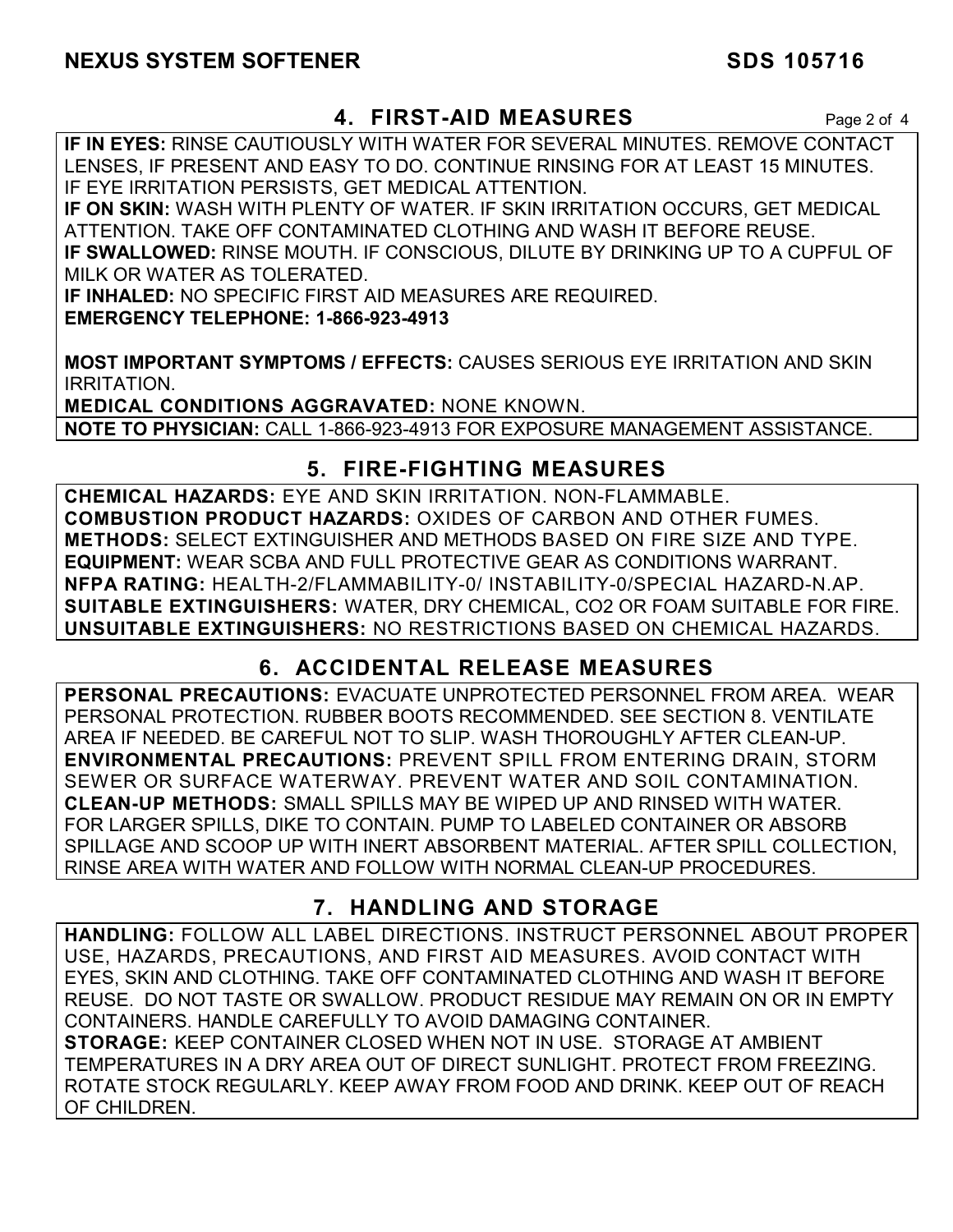#### **NEXUS SYSTEM SOFTENER SDS 105716 8. EXPOSURE CONTROLS / PERSONAL PROTECTION** Page 3 of 4

**EXPOSURE LIMITS:** DITALLOWAMIDOETHYL HYDROXYETHYLMONIUM METHOSULFATE = NONE ISOPROPYL ALCOHOL = 200 PPM TWA, 400 PPM STEL (ACGIH), 400 PPM TWA (OSHA) **ENGINEERING CONTROLS:** GENERAL ROOM VENTILATION IS TYPICALLY ADEQUATE.

**PERSONAL PROTECTION** 

**EYES:** CHEMICAL-SPLASH SAFETY GOGGLES.

**HANDS:** CHEMICAL-RESISTANT PROTECTIVE GLOVES (NITRILE, NEOPRENE OR RUBBER). **RESPIRATORY:** PROTECTIVE EQUIPMENT NOT REQUIRED.

**FEET:** PROTECTIVE EQUIPMENT NOT REQUIRED.

**BODY:** PROTECTIVE EQUIPMENT NOT REQUIRED.

**HYGIENE MEASURES:** HANDLE IN ACCORDANCE WITH GOOD INDUSTRIAL HYGIENE AND SAFETY PRACTICE. TAKE OFF CONTAMINATED CLOTHING AND WASH IT BEFORE RE-USE. WASH HANDS AND AFFECTED AREAS THOROUGHLY AFTER HANDLING.

## **9. PHYSICAL AND CHEMICAL PROPERTIES**

| APPEARANCE: OPAQUE YELLOW LIQUID AUTO-IGNITION TEMPERATURE: N.AV. |                                            |
|-------------------------------------------------------------------|--------------------------------------------|
| <b>ODOR: CITRUS</b>                                               | <b>DECOMPOSITION TEMPERATURE: N.AV.</b>    |
| pH CONCENTRATE: 3.5                                               | <b>EXPLOSIVE LIMITS (LEL/UEL): NONE</b>    |
| pH READY-TO-USE: N.AP.                                            | <b>EVAPORATION RATE: N.AV.</b>             |
| pH @ USE DILUTION: N.AV.                                          | FLAMMABILITY (SOLID, GAS): N.AP.           |
| <b>PHYSICAL STATE: LIQUID</b>                                     | <b>FLASH POINT: NONE</b>                   |
| <b>RELATIVE DENSITY (WATER): 1.000</b>                            | <b>INITIAL BOILING POINT/RANGE: N.AV.</b>  |
| <b>SOLUBILITY (WATER): COMPLETE</b>                               | <b>MELTING POINT/FREEZING POINT: N.AV.</b> |
| VAPOR PRESSURE: N.AV.                                             | <b>ODOR THRESHOLD: N.AV.</b>               |
| <b>VAPOR DENSITY: N. AV.</b>                                      | PARTITION COEFF. (N-OCTANOL/WATER): N.AV.  |
| <b>VISCOSITY: SLIGHTLY VISCOUS</b>                                | <b>OTHER: N.AV.</b>                        |

## **10. STABILITY AND REACTIVITY**

**REACTIVITY:** NO HAZARD.

**CHEMICAL STABILITY:** STABLE.

**POSSIBILITY OF HAZARDOUS REACTIONS:** NONE KNOWN. WILL NOT POLYMERIZE. **CONDITIONS TO AVOID:** TEMPERATURES BELOW 35°F (1.6°C) OR ABOVE 120°F (49°C). **MATERIALS TO AVOID:** DIRECT MIXING WITH OTHER CHEMICALS. MIX ONLY WITH WATER. **HAZARDOUS DECOMPOSITION PRODUCTS:** NONE UNDER NORMAL CONDITIONS.

## **11. TOXICOLOGICAL INFORMATION**

**ROUTES OF EXPOSURE:** EYES, SKIN, INGESTION, INHALATION. **INFORMATION ON ROUTES OF EXPOSURE:** NO LC50/LD50 TEST DATA ON MIXTURE. **ACUTE EFFECTS /SYMPTOMS** 

 **EYES:** CAUSES SERIOUS EYE IRRITATION. MAY CAUSE PAIN, REDNESS AND WATERING. **SKIN:** CAUSES SKIN IRRITATION. MAY CAUSE DISCOMFORT, DRYING AND REDNESS. **INGESTION:** MAY CAUSE IRRITATION, NAUSEA, VOMITING AND DIARRHEA. **INHALATION:** NONE KNOWN.

**CHRONIC / OTHER EFFECTS:** NO REPORTABLE GERM CELL MUTAGENS, SKIN SENSITIZERS, RESPIRATORY SENSITIZERS, REPRODUCTIVE TOXINS OR ASPIRATION HAZARDS. **SPECIFIC TARGET ORGANS (SINGLE/REPEATED):** NONE KNOWN.

**NUMERICAL MEASURES OF TOXICITY:** ATEmix (ORAL-RAT) = ABOVE 2000 MG / KG **CARCINOGENS:** NO REPORTABLE ACGIH, IARC, NTP, OR OSHA CARCINOGENS.